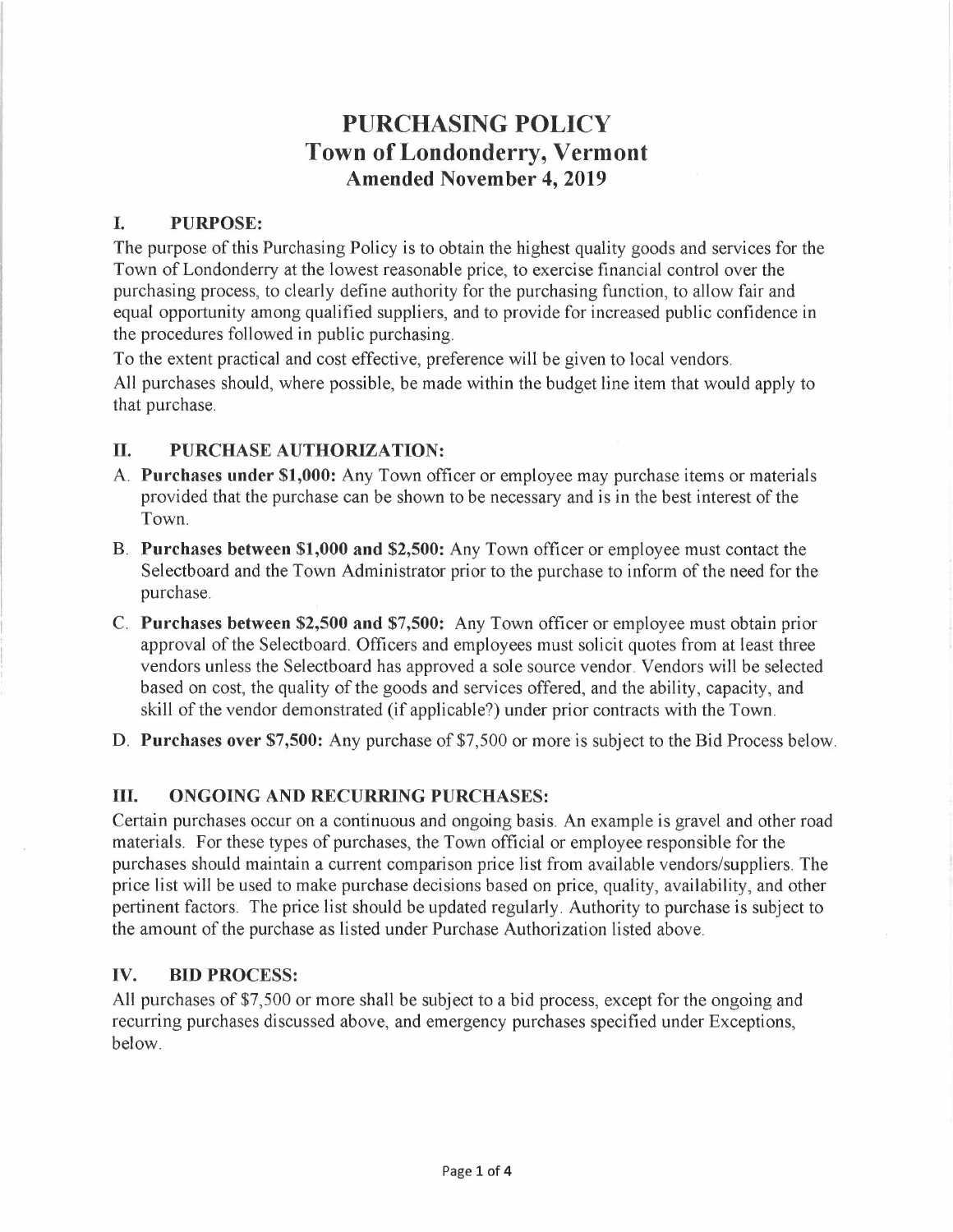The bid process shall be initiated by the issuance of a Request for Bids prepared by the Selectboard, Town administrator or department heads. Notice of the Request for Bids shall be made by letters or emails to known providers soliciting bid responses, advertisements posted in three public locations within the town, on the Town website, and advertisements placed in a newspaper of general circulation in the region.

**Bid Specifications:** The Request for Bids shall include the following specifications:

- 1. Bid name.
- 2. Bid submission deadline.
- 3. Date, location, and time of bid opening.
- 4. Specifications for the project or services including quantity, design, and performance features.
- 5. Bond and/or insurance requirements.
- 6. Any special requirements unique to the purchase.
- 7. Delivery or completion date.

Once a request for bids has been issued, the bid specifications will be available for inspection at the Town office.

#### **Bid Submission:**

All bids must be submitted in sealed envelopes, addressed to the Town in care of the Selectboard, and plainly marked with the name of the bid and the time of the bid opening. Bid proposals will be date stamped on the outside of the envelope immediately upon receipt. Any bid may be withdrawn in writing prior to the scheduled time for the opening of bids. Any bids received after the time and date specified shall not be considered and shall be returned to the bidder unopened.

Bidders shall bid to specifications and any exceptions must be noted. A bidder submitting a bid thereby certifies that the bid is made in good faith without fraud, collusion, or connection of any kind with any other bidder for the same work, and that the bidder is competing solely on his/her behalf without connection with or obligation to any undisclosed person or firm.

#### **Bid Opening:**

Every bid received prior to the bid submission deadline will be publicly opened and read aloud by the Selectboard. The bid opening will include the name of bidder; for lump sum contracts, the lump sum base bid and the bid for each alternate; for unit price contracts, the unit price for each item and the total, if stated; and the nature and the amount of security furnished with the bid if required.

#### **Criteria for Bid Selection:**

In evaluating bids, the Selectboard will consider the following:

- 1. Price.
- 2. Bidder's ability to perform within the specified time limits.
- 3. Bidder's experience and reputation, including past performance for the Town.
- 4. Quality of the materials and services specified in the bid.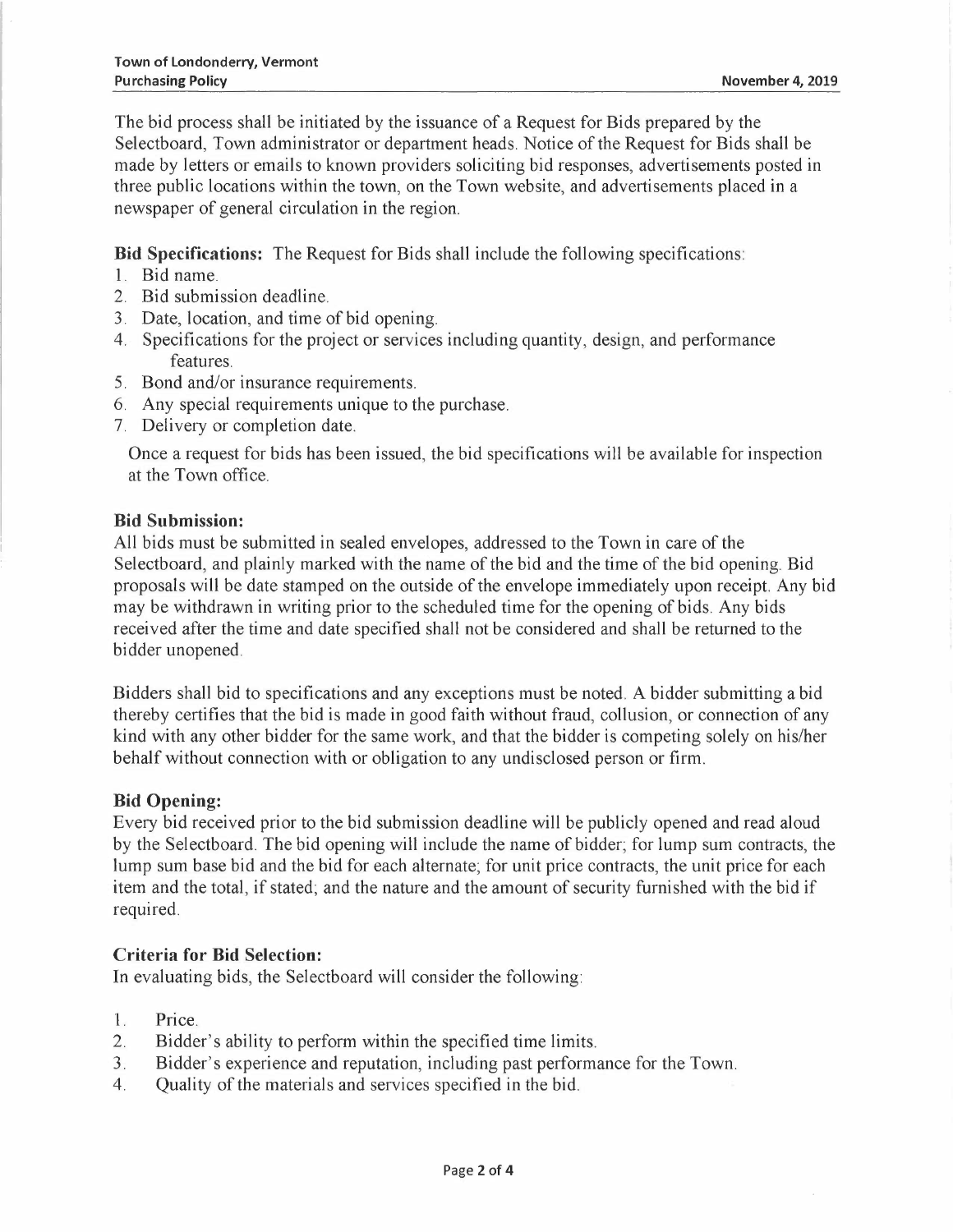- 5. Bidder's ability to meet other terms and conditions, including insurance and bond requirements.
- 6. Bidder's financial responsibility.
- 7. Bidder's availability to provide future service, maintenance, and support.
- 8. Nature and size of bidder.<br>9. Any other factors that the
- Any other factors that the Selectboard determines are relevant and appropriate in connection with a given project or service.

The Selectboard reserves the right at its sole discretion to reject any and all bids, wholly or in part, to waive any informalities or any irregularities therein, to accept any bid even though it may not be the lowest bid, to call for rebids, to negotiate with any bidder, and to make an award which in its sole and absolute judgment will best serve the Town's interest. The Selectboard reserves the right to investigate the financial responsibility of any bidder to determine his or her ability to assure service throughout the term of the contract. The board also reserves the right to consult with outside sources to determine the ability of a bidder to perform the requirements of the proposal.

#### **Change orders:**

If specification changes are made prior to the close of the bid process, the Request For Bids will be amended and notice shall be sent to any bidder who already submitted a bid and a new bid process will be initiated. Once a bid has been accepted, if changes to the specifications become necessary, the Selectboard will prepare a change order specifying the scope of the change. Once approved, the contractor and an authorized agent of the Town must sign the change order.

## **V. EXCEPTIONS TO THE BID PROCESS REQUIREMENTS:**

- 1. **Sole Source Purchases:** If the Selectboard determines that there is only one possible source for a proposed purchase, it may waive the bid process and authorize the purchase from the sole source.
- 2. **Emergency Purchases:** The Selectboard may award contracts and make purchases for the purpose of meeting an emergency without complying with the bid process. Emergency expenditures may include immediate repair or maintenance of Town property, vehicles, or equipment if the delay in such repair or maintenance would endanger persons or property or result in substantial impairment of the delivery of important Town services. In situations where the Town's Emergency Operations Center has been activated due to a significant public emergency, and there is an immediate need for a purchase in direct support of emergency response activities, such purchase can be authorized by any one Selectboard member (or the Town Administrator in the absence of a Selectboard member) upon request of the Emergency Management Director or Acting Emergency Management Director.
- 3. **Professional Services:** The bid process requirements do not apply to the selection of providers for services that are characterized by a high degree of professional judgment and discretion including legal, financial, auditing, engineering, risk management, and insurance services.